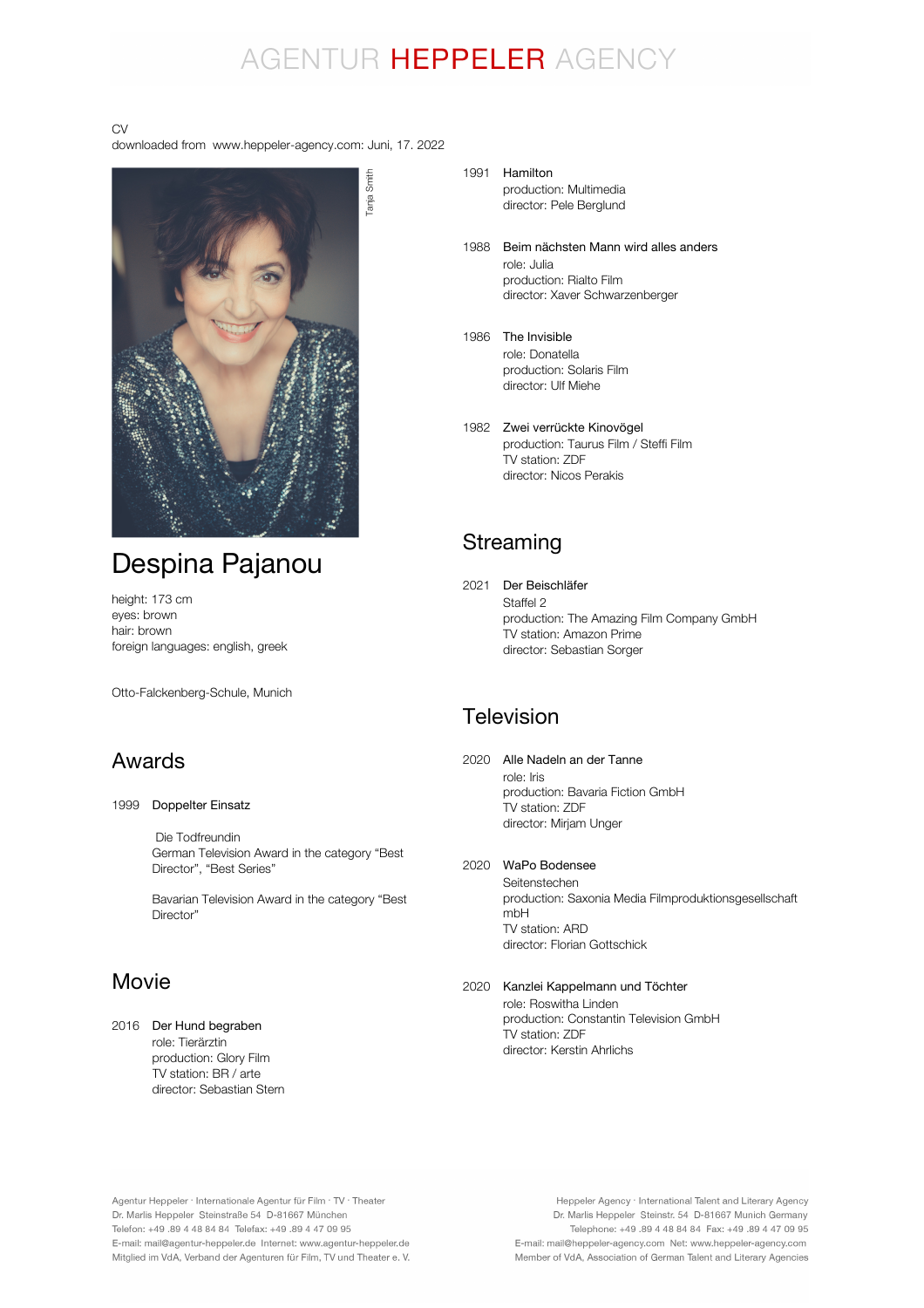- 2017 Soko Stuttgart role: Paola Eisele production: Bavaria Fiction GmbH TV station: ZDF director: Christoph Eichhorn
- 2016 WaPo Bodensee role: Judith Römer production: Saxonia Media Filmproduktionsgesellschaft mbH TV station: ARD/ SWR director: Raoul W. Heimrich
- 2015 Dimitrios Schulze role: Helena Schulze production: Kurhaus Production TV station: ARD Degeto / SWR director: Cüneyt Kaya
- 2014 Alarm für Cobra 11 role: Pfelgemutter Alex production: Action Concept TV station: RTL director: Franzo Tozza
- 2013 Notruf Hafenkante role: Annette Bünting production: Studio Hamburg TV station: ZDF director: Rolf Wellingerhof
- 2013 Der Bulle und das Landei von Mäusen, Miezen und production: Polyphon Film- und Fernsehgesellschaft mbH TV station: ARD director: Vivian Naefe Moneten
- 2013 Die Hochzeit meiner Schwester role: Astrid production: Bavaria Fernsehproduktion TV station: ARD director: Marco Serafini
- 2012 Um Himmels Willen role: Frau Dr. Hofmeister production: ndF neue deutsche Filmgesellschaft mbH TV station: ARD director: Andi Niessner
- 2012 Soko Wismar Kollmar kommt role: Petra Behrens production: Cinecentrum TV station: ZDF director: Hans Christoph Blumenberg
- 2012 Danni Lowinski production: Phoenix Film TV station: SAT.1 director: Peter Gersina
- 2012 Soko 5113 Ein Leben in Würde role: Dagmar Forster production: UFA TV station: ZDF director: Heidi Kranz
- 2012 Großstadtrevier role: Valentina Demitriadis production: Studio Hamburg TV station: ARD director: Lars Jessen
- 2011 Der Doc und die Hexe role: Dr. Gea Klaus production: Sperl und Schott Film GmbH TV station: ZDF director: Vivian Naefe
- 2011 Danni Lowinski 2011 production: Phoenix Film TV station: SAT.1 director: Dagmar Seume
- 2009 Soko 5113 Wahre Liebe role: Maja Lange production: UFA TV station: ZDF director: Bodo Schwarz
- 2009 Der Doc und die Hexe role: Dr. Gea Klaus production: Sperl und Schott Film TV station: ZDF director: Vivian Naefe
- 2009 SOKO Stuttgart Saat des Todes role: Doris Häberle production: Bavaria Fernsehproduktion Berlin TV station: ZDF director: Didi Danquart
- 2009 Kommissar Stolberg role: Margret Thiel production: Network Movie Film- und Fernsehproduktion GmbH TV station: ZDF director: Michael Schneider
- 2008 Soko Kitzbühel Familienbande role: Marga Korte
	- production: Beo Film TV station: ORF/ZDF director: Georg Schiemann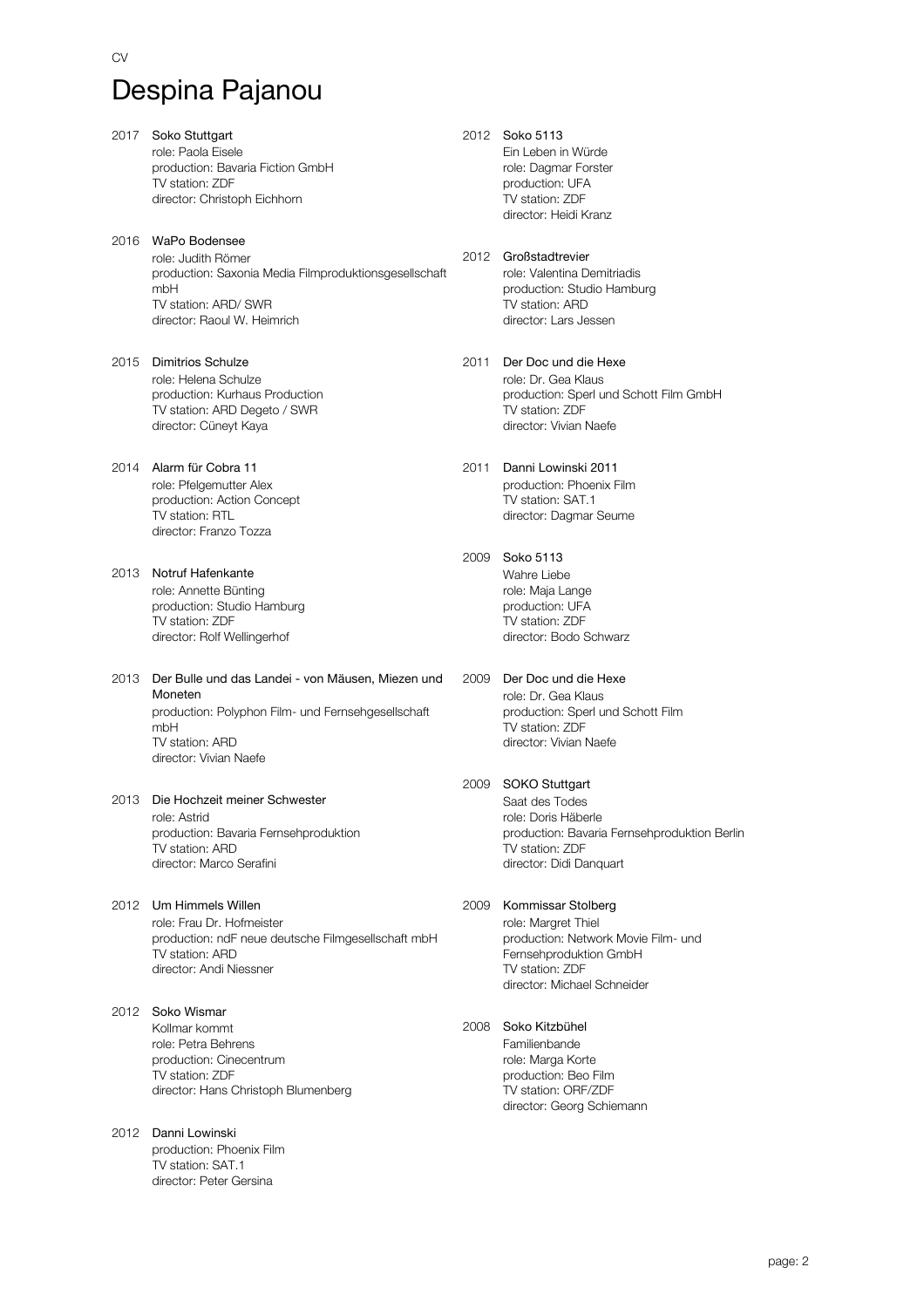- 2006 Doppelter Einsatz Überdosis Warten role: Sabrina Nikolaidou production: Studio Hamburg TV station: RTL director: Lars Jessen 2006 Doppelter Einsatz Rumpelstilzchen role: Sabrina Nikolaidou production: Studio Hamburg TV station: RTL director: Christine Hartmann 2006 Doppelter Einsatz Belinda N° 5 role: Sabrina Nikolaidou production: Studio Hamburg TV station: RTL director: Peter Patzak 2006 Doppelter Einsatz Happy Birthday role: Sabrina Nikolaidou production: Studio Hamburg TV station: RTL director: Markus Weiler 2005 Doppelter Einsatz Spurlos verschwunden role: Sabrina Nikolaidou production: Studio Hamburg TV station: RTL director: Christine Hartmann 2005 Doppelter Einsatz Seitensprung in den Tod role: Sabrina Nikolaidou production: Studio Hamburg TV station: RTL director: Peter Patzak 2005 Doppelter Einsatz Ein mörderisches Spiel role: Sabrina Nikolaidou production: Studio Hamburg TV station: RTL
- 2005 Doppelter Einsatz Schatten der Vergangenheit role: Sabrina Nikolaidou production: Studio Hamburg TV station: RTL director: Thorsten Näter

director: Dror Zahavi

#### 2004 Doppelter Einsatz Gefährliche Liebschaft role: Sabrina Nikolaidou production: Studio Hamburg TV station: RTL director: Thorsten Näter

#### 2004 Doppelter Einsatz

Mord auf dem Stundenplan role: Sabrina Nikolaidou production: Studio Hamburg TV station: RTL director: Dror Zahavi

#### 2004 Doppelter Einsatz

Fluch des Feuers role: Sabrina Nikolaidou production: Studio Hamburg TV station: RTL director: Gregor Schnitzler

#### 2003 Doppelter Einsatz

Harte Bandagen role: Sabrina Nikolaidou production: Studio Hamburg TV station: RTL director: Thorsten Näter

#### 2003 Doppelter Einsatz

Die Nacht role: Sabrina Nikolaidou production: Studio Hamburg .<br>TV station: RTL director: Axel de Roche

#### 2003 Doppelter Einsatz

Die Wahrheit stirbt zuletzt role: Sabrina Nikolaidou production: Studio Hamburg TV station: RTL director: Dror Zahavi

#### 2003 Soko 5113

Kleine Tiere, große Tiere role: Dr. Erika Schlosser production: UFA TV station: ZDF director: Zbynek Cerven

#### 2002 Doppelter Einsatz

Herz der Finsternis role: Sabrina Nikolaidou production: Studio Hamburg TV station: RTL director: Thomas Jauch

#### 2002 Doppelter Einsatz

Langer Samstag role: Sabrina Nikolaidou production: Studio Hamburg TV station: RTL director: Thorsten Näter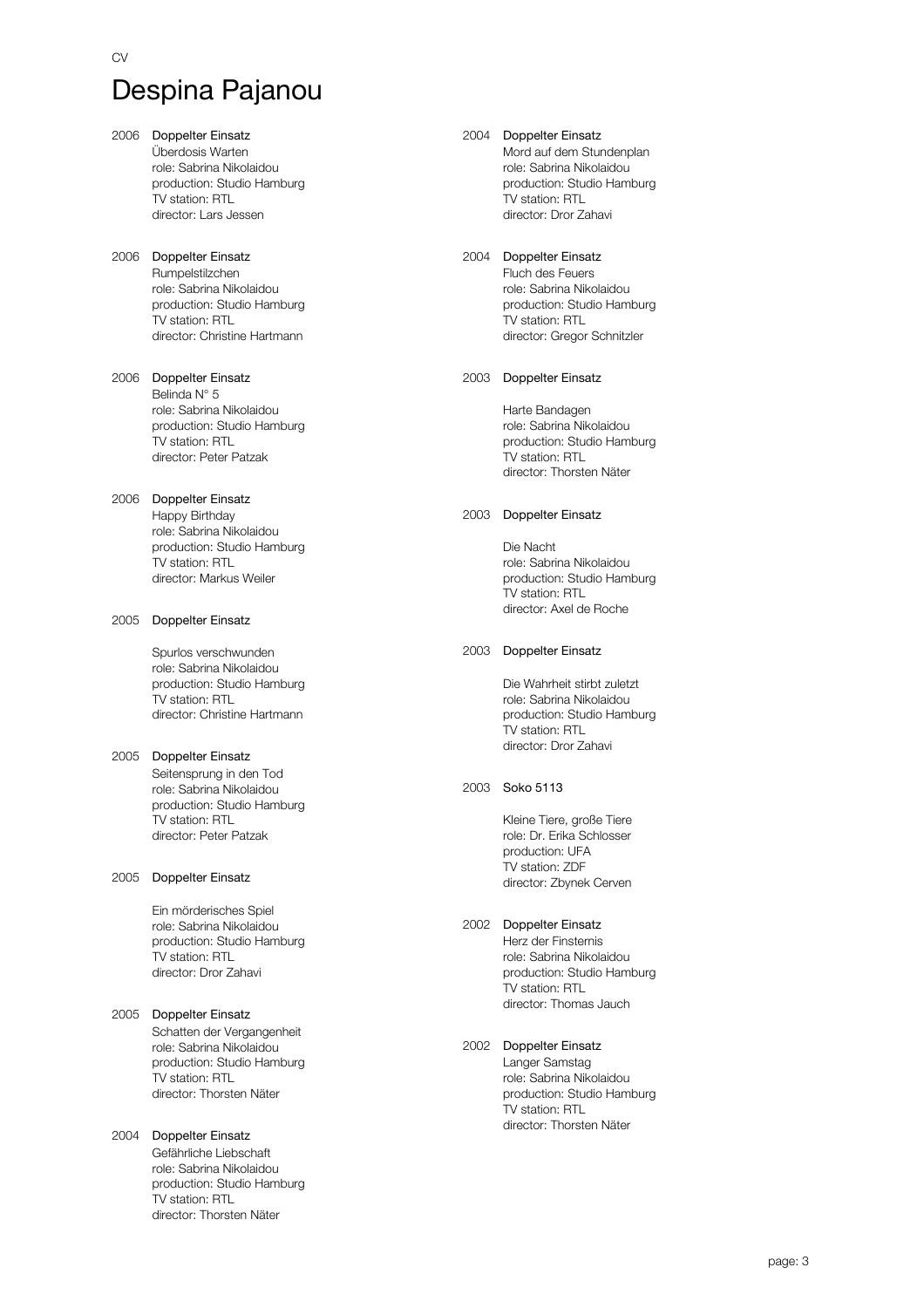- 2002 Doppelter Einsatz Einer stirbt immer role: Sabrina Nikolaidou production: Studio Hamburg TV station: RTL director: Christian von Castelberg
- 2002 Doppelter Einsatz Heiße Fracht role: Sabrina Nikolaidou production: Studio Hamburg TV station: RTL director: Johannes Grieser
- 2001 Doppelter Einsatz Todesangst role: Sabrina Nikolaidou production: Studio Hamburg TV station: RTL director: Dennis Satin
- 2001 Doppelter Einsatz Der Mörder in dir role: Sabrina Nikolaidou production: Studio Hamburg TV station: RTL director: Markus Imboden
- 2001 Doppelter Einsatz Im Visier der Bestie role: Sabrina Nikolaidou production: Studio Hamburg TV station: RTL director: Thorsten Näter
- 2001 Doppelter Einsatz Verraten und verkauft role: Sabrina Nikolaidou production: Studio Hamburg TV station: RTL director: Thorsten Näter
- 2001 So schnell du kannst role: Ms. Dr. Müller production: MTM Cineteve TV station: ZDF director: Vivian Naefe
- 2000 Doppelter Einsatz Kopfjäger role: Sabrina Nikolaidou production: Studio Hamburg TV station: RTL director: Hans Schönherr
- 2000 Doppelter Einsatz Verhängnis role: Sabrina Nikolaidou production: Studio Hamburg TV station: RTL director: Dennis Satin

2000 Doppelter Einsatz Bruderherz

role: Sabrina Nikolaidou production: Studio Hamburg TV station: RTL director: Uwe Friessner

#### 2000 Doppelter Einsatz Licht in der Finsternis role: Sabrina Nikolaidou production: Studio Hamburg TV station: RTL director: Thorsten Näter

2000 Doppelter Einsatz Kinderspiel role: Sabrina Nikolaidou production: Studio Hamburg TV station: RTL director: Peter F. Bringmann

#### 1999 Doppelter Einsatz Jagd nach Liebe role: Sabrina Nikolaidou production: Studio Hamburg TV station: RTL director: Hans Schönherr

- 1998 Doppelter Einsatz Die Todfreundin production: Studio Hamburg TV station: RTL director: Dror Zahavi
- 1997 Doppelter Einsatz Mißbraucht production: Studio Hamburg TV station: RTL director: Thomas Jauch
- 1996 Virus X production: Fontana Film TV station: SAT.1 director: Lutz Konermann

-

- 1993 Doppelter Einsatz 1996 role: Sabrina Nikolaidou (lead) production: Studio Hamburg TV station: RTL director: u. a. P. Keglevic, K. Wessel, M. Bräutigam, A. Bausch, T. Jauch, M. Mackenroth, D. Zahavi, H. Schönherr (Serie)
- 1992 Wohin gehen wir heute abend? production: Helikon Film director: Markus Bräutigam